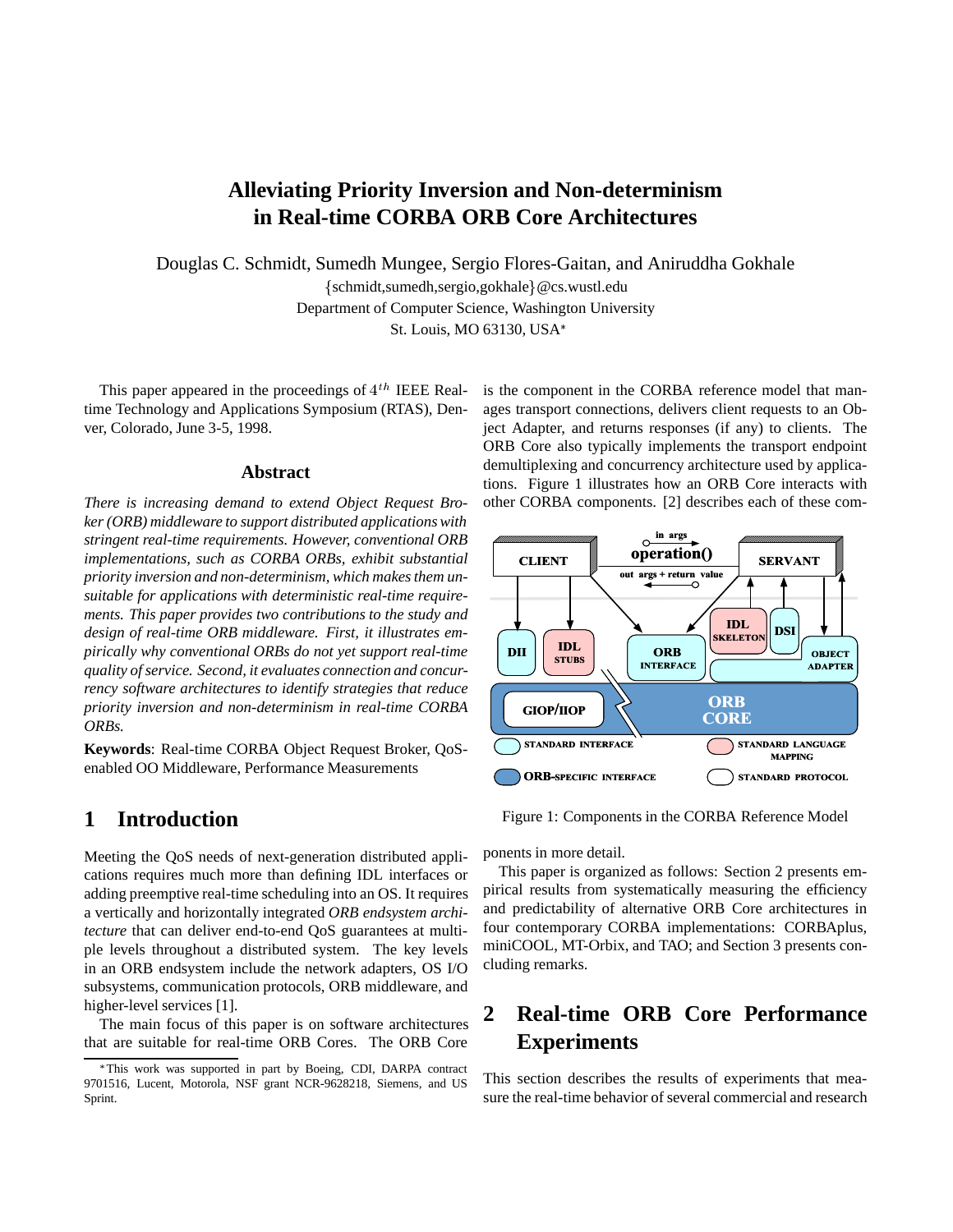ORBs, including IONA's MT-Orbix 2.2, Sun miniCOOL 4.3<sup>1</sup>, Expersoft CORBAplus 2.1.1, and TAO 1.0. MT-Orbix and CORBAplus are not real-time ORBs, *i.e.*, they were not explicitly designed to support applications with real-time QoS requirements. Sun miniCOOL is a subset of the COOL ORB that is specifically designed for embedded systems with small memory footprints. TAO was designed at Washington University to support real-time applications with deterministic and statistical quality of service requirements, as well as best effort requirements.

### **2.1 Benchmarking Testbed**

This section describes the experimental testbed we designed to systematically measure sources of latency and throughput overhead, priority inversion, and non-determinism in ORB endsystems. The architecture of our testbed is depicted in Figure 2. The hardware and software components in the experi-



Figure 2: ORB Endsystem Benchmarking Testbed

ments are outlined below.

#### **2.1.1 Hardware Configuration**

The experiments in this section were conducted using a FORE systems ASX-1000 ATM switch connected to two dual-processor UltraSPARC-2s running SunOS 5.5.1. The ASX-1000 is a 96 Port, OC12 622 Mbs/port switch. Each UltraSPARC-2 contains two 168 MHz Super SPARC CPUs with a 1 Megabyte cache per-CPU. The SunOS 5.5.1 TCP/IP protocol stack is implemented using the STREAMS communication framework.

Each UltraSPARC-2 has 256 Mbytes of RAM and an ENI-155s-MF ATM adaptor card, which supports 155 Megabits per-sec (Mbps) SONET multimode fiber. The Maximum Transmission Unit (MTU) on the ENI ATM adaptor is 9,180 bytes. Each ENI card has 512 Kbytes of on-board memory. A maximum of 32 Kbytes is allotted per ATM virtual circuit connection for receiving and transmitting frames (for a total of 64 K). This allows up to eight switched virtual connections per card.

#### **2.1.2 Client/Server Configuration and Benchmarking Methodology**

**Server benchmarking configuration:** As shown in Figure 2, our testbed server consists of two servants within an ORB's Object Adapter. One servant runs in a higher priority thread than the other. Each thread processes requests that are sent to its servant by client threads on the other UltraSPARC-2.

Solaris real-time threads [3] are used to implement servant priorities. The high-priority servant thread has the *highest* real-time priority available on Solaris and the low-priority servant has the *lowest* real-time priority.

The server benchmarking configuration is implemented in the various ORBs as follows:

 **CORBAplus:** which uses the worker thread pool architecture shown in Figure 3. In version 2.1.1 of CORBAplus,



Figure 3: CORBAplus' Worker Thread Pool Concurrency Architecture

multi-threaded applications have an event dispatcher thread and a pool of worker threads. The dispatcher thread receives the requests and passes them to application worker threads, which process the requests. In the simplest configuration, an application can choose to create no additional threads and rely upon the main thread to process all requests.

 **miniCOOL:** which uses the leader/follower thread pool architecture shown in Figure 4. Version 4.3 of miniCOOL al-

 $1$ COOL was previously developed by Chorus, which was recently acquired by Sun.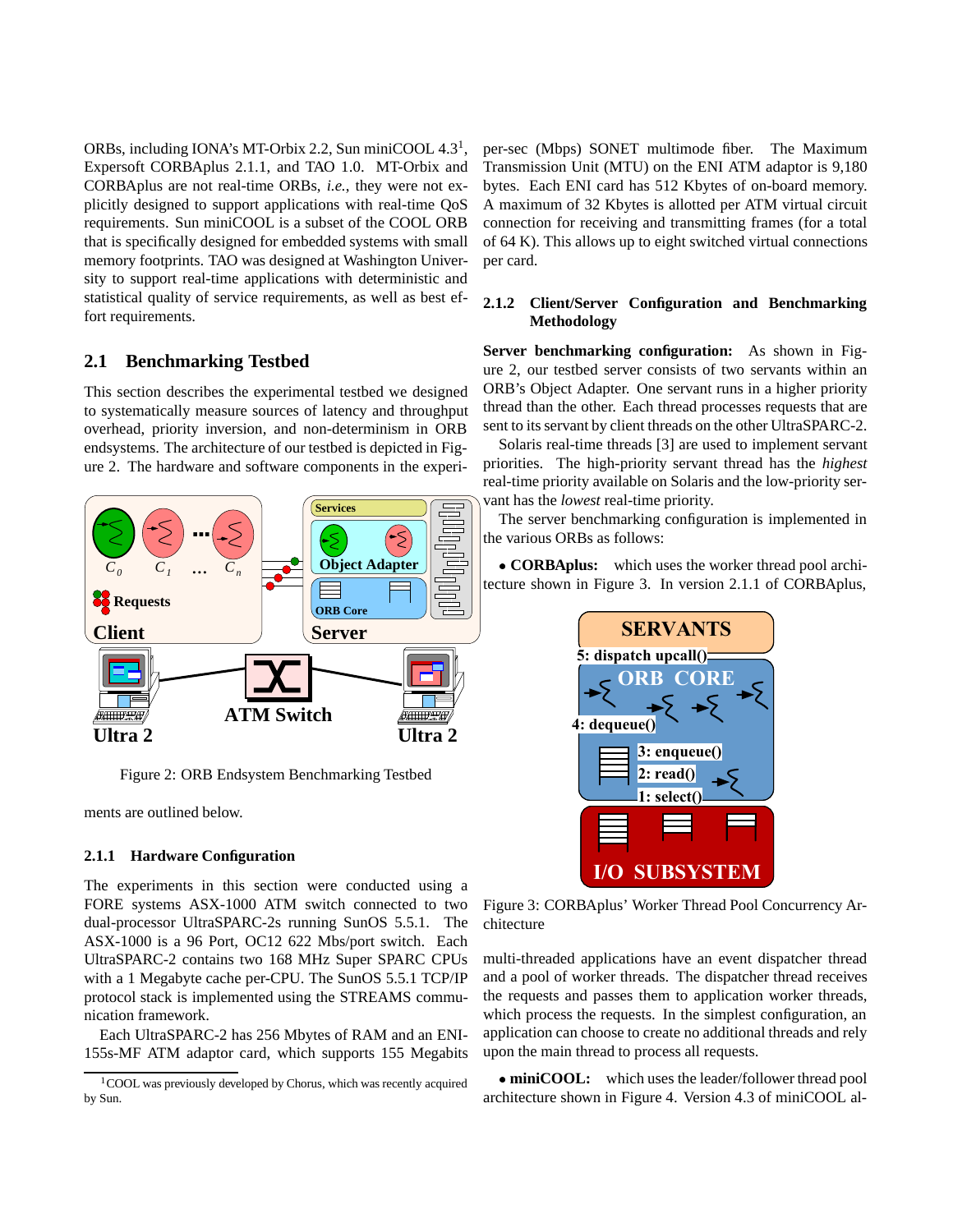

Figure 4: miniCOOL's Leader/Follower Concurrency Architecture

lows application-level concurrency control. The application developer can choose between thread-per-request or threadpool. The thread-pool concurrency architecture was used for our benchmarks since it is better suited than thread-per-request for deterministic real-time applications. In the thread-pool concurrency architecture, the application initially spawns a fixed number of threads. In addition, when the initial thread pool size is insufficient, miniCOOL can be configured to dynamically spawn threads on behalf of server applications to handle requests, up to a maximum limit.

 **MT-Orbix:** which uses the thread pool framework architecture based on the Chain of Responsibility pattern shown in Figure 5. Version 2.2 of MT-Orbix is used to create two real-time servant threads at startup. The high-priority thread is associated with the high-priority servant and the low-priority thread is associated with the low-priority servant. Incoming requests are assigned to these threads using the Orbix thread filter mechanism. Each priority has its own queue of requests to avoid priority inversion within the queue. This inversion could otherwise occur if a high-priority servant and a lowpriority servant dequeue requests from the same queue.

 **TAO:** which uses the thread-per-priority concurrency architecture described in [4]. Version 1.0 of TAO integrates the thread-per-priority concurrency architecture with a nonmultiplexed connection architecture, as shown in Figure 6. In contrast, the other three ORBs multiplex all requests from client threads in each process over a single connection to the server process.

**Client benchmarking configuration:** Figure 2 shows how the benchmarking test used one high-priority client  $C_0$  and n low-priority clients,  $C_1 \ldots C_n$ . The high-priority client runs in a high-priority real-time OS thread and invokes operations



Figure 5: MT-Orbix's Thread Framework Concurrency Architecture



Figure 6: TAO's Thread-per-Priority Thread Pool Architecture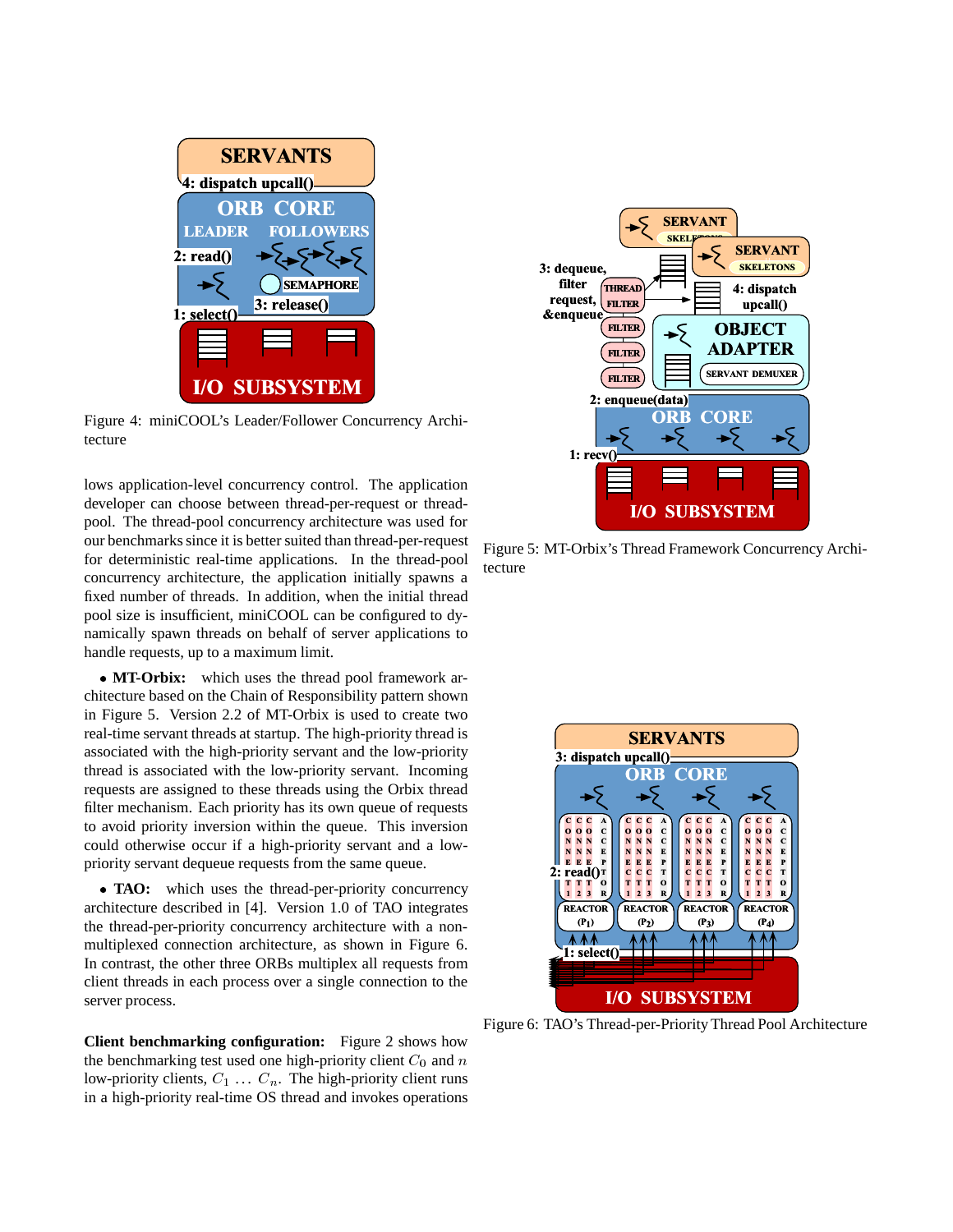at 20 Hz, *i.e.*, it invokes 20 CORBA twoway calls per second. All low-priority clients have the same lower priority OS thread priority and invoke operations at 10 Hz, *i.e.*, they invoke 10 CORBA twoway calls per second. In each call, the client sends a value of type CORBA::Octet to the servant. The servant cubes the number and returns it to the client.

When the test program creates the client threads, they block on a barrier lock so that no client begins work until the others are created and ready to run. When all threads inform the main thread they are ready to begin, the main thread unblocks all client threads. These threads execute in an arbitrary order determined by the Solaris real-time thread dispatcher. Each client invokes 4,000 CORBA twoway requests at its prescribed rate.

#### **2.2 Performance Results on Solaris**

Two categories of tests were used in our benchmarking experiments: *blackbox* and *whitebox*.

**Blackbox benchmarks:** We computed the average twoway response time incurred by various clients. In addition, we computed twoway operation jitter, which is the standard deviation from the average twoway response time. High levels of latency and jitter are undesirable for deterministic real-time applications since they complicate the computation of worstcase execution time and reduce CPU utilization. Section 2.2.1 explains the blackbox results.

**Whitebox benchmarks:** To precisely pinpoint the *source* of priority inversion and performance non-determinism, we employed whitebox benchmarks. These benchmarks used profiling tools such as UNIX truss and Quantify [5]. These tools trace and log the activities of the ORBs and measure the time spent on various tasks, as explained in Section 2.2.2.

Together, the blackbox and whitebox benchmarks indicate the end-to-end latency/jitter incurred by CORBA clients and help explain the reason for these results. In general, the results reveal why ORBs like MT-Orbix, CORBAplus, and miniCOOL are not yet suited for applications with deterministic real-time performance requirements. Likewise, the results illustrate empirically how and why the non-multiplexed, priority-based ORB Core architecture used by TAO is more suited for these types of real-time applications.

#### **2.2.1 Blackbox Results**

As the number of low-priority clients increases, the number of low-priority requests sent to the server also increases. Ideally, a real-time ORB endsystem should exhibit no variance in the latency observed by the high-priority client, irrespective of the number of low-priority clients. Our measurements of end-toend twoway ORB latency yielded the results in Figure 7.



Figure 7: Comparative Latency for CORBAplus, MT-Orbix, miniCOOL, and TAO



Figure 8: Comparative Jitter for CORBAplus, MT-Orbix, miniCOOL and TAO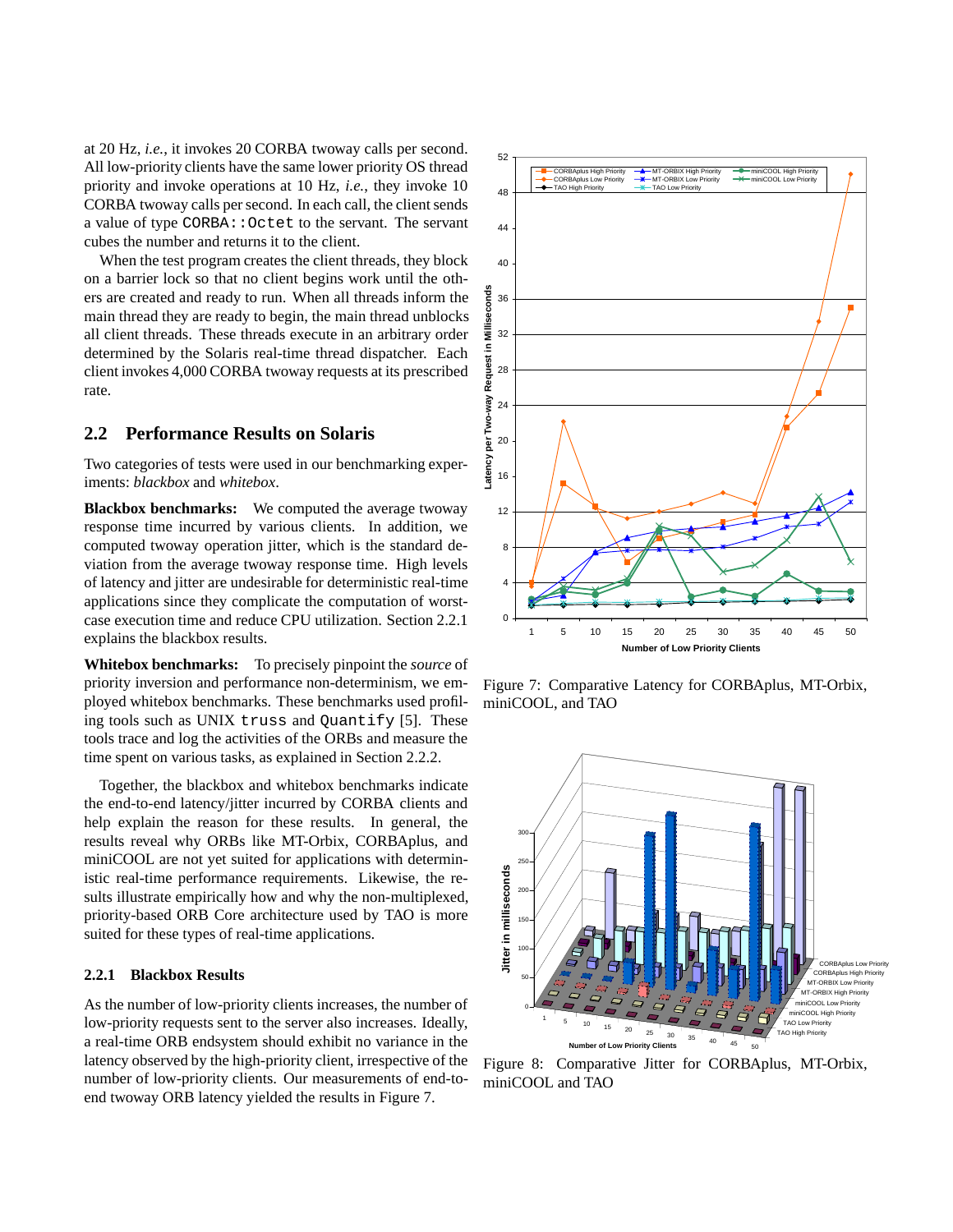Figure 7 shows that as the number of low-priority clients increases, MT-Orbix and CORBAplus incur significantly higher latencies for their high-priority client thread. Compared with TAO, MT-Orbix's latency is 7 times higher and CORBAplus' latency is 25 times higher. Note the irregular behavior of the average latency that miniCOOL displays, *i.e.*, from 10 msec latency running 20 low-priority clients down to 2 msec with 25 low-priority clients. Such source of non-determinism is clearly undesirable for real-time bounds.

The low-priority clients for MT-Orbix, CORBAplus and miniCOOL also exhibit very high levels of jitter. Compared with TAO, CORBAplus incurs 300 times as much jitter and MT-Orbix 25 times as much jitter in the worst case, as shown in Figure 8. Likewise, miniCOOL's low-priority clients display an erratic behavior with several high bursts of jitter, which makes it undesirable for deterministic real-time applications.

The blackbox results for each ORB are explained below.

**CORBAplus results:** CORBAplus incurs priority inversion at various points in the graph shown in Figure 7. After displaying a high amount of latency for a small number of lowpriority clients, the latency drops suddenly at 10 clients, then eventually rises again. Clearly, this behavior is not suitable for deterministic real-time applications. Section 2.2.2 reveals how the poor performance and priority inversions stem largely from CORBAplus' concurrency architecture. Figure 8 shows that CORBAplus generates high levels of jitter, particularly when tested with 40, 45, and 50 low-priority clients. These results show an erratic and undesirable behavior for applications that require real-time guarantees.

**MT-Orbix results:** MT-Orbix incurs substantial priority inversion as the number of low-priority clients increase. After the number of clients exceeds 10, the high-priority client performs increasingly worse than the low-priority clients. This behavior is not conducive to deterministic real-time applications. Section 2.2.2 reveals how these inversions stem largely from the MT-Orbix's concurrency architecture on the server. In addition, MT-Orbix produces high levels of jitter, as shown in Figure 8. This behavior is caused by priority inversions in its ORB Core, as explained in Section 2.2.2.

**miniCOOL results:** As the number of low-priority clients increase, the latency observed by the high-priority client also increases, reaching  $\sim$ 10 msec, at 20 clients, at which point it decreases suddenly to 2.5 msec with 25 clients. This erratic behavior becomes more evident as more low-priority clients are run. Although the latency of the high-priority client is smaller than the low-priority clients, the non-linear behavior of the clients makes miniCOOL problematic for deterministic real-time applications.

The difference in latency between the high- and the lowpriority client is also non-deterministic. For instance, it grows from 0.55 msec to 10 msec. Section 2.2.2 reveals how this behavior stems largely from the connection architecture used by the miniCOOL client and server.

The jitter incurred by miniCOOL is also fairly high, as shown in Figure 8. This jitter is similar to that observed by the CORBAplus ORB since both spend approximately the same percentage of time executing locking operation. section 2.2.2 evaluates ORB locking behavior.

**TAO results:** Figure 7 reveals that as the number of lowpriority clients increase from 1 to 50, the latency observed by TAO's high-priority client grows by  $\sim 0.7$  msecs. However, the difference between the low-priority and high-priority clients starts at 0.05 msec and ends at 0.27 msec. In contrast, in miniCOOL, it evolves from 0.55 msec to 10 msec, and in CORBAplus it evolves from 0.42 msec to 15 msec. Moreover, the rate of increase of latency with TAO is significantly lower than MT-Orbix, Sun miniCOOL, and CORBAplus. In particular, when there are 50 low-priority clients competing for the CPU and network bandwidth, the low-priority client latency observed with MT-Orbix is more than 7 times that of TAO, the miniCOOL latency is  $\sim$ 3 times that of TAO, and CORBAplus is  $\sim$ 25 times that of TAO.

In contrast to the other ORBs, TAO's high-priority client always performs better than its low-priority clients. This demonstrates that the connection and concurrency architectures in TAO's ORB Core can maintain real-time request priorities end-to-end. The key difference between TAO and other ORBs is that its GIOP protocol processing is performed on a dedicated connection by a dedicated real-time thread with a suitable end-to-end real-time priority. Thus, TAO shares the minimal amount of ORB endsystem resources, which substantially reduces opportunities for priority inversion and locking overhead.

The TAO ORB produces very low jitter (less than 11 msecs) for the low-priority requests and negligible jitter (less than 1 msec) for the high-priority requests. The stability of TAO's latency is clearly desirable for applications that require predictable end-to-end performance.

In general, the blackbox results described above demonstrate that improper choice of ORB Core concurrency and connection software architectures can play a significant role in exacerbating priority inversion and non-determinism.

#### **2.2.2 Whitebox Results**

For the whitebox tests, we used a configuration of ten concurrent clients similar to the one described in Section 2.1. Nine clients were low-priority and one was high-priority. Each client sent 4,000 twoway requests to the server, which had a low-priority servant and high-priority servant thread.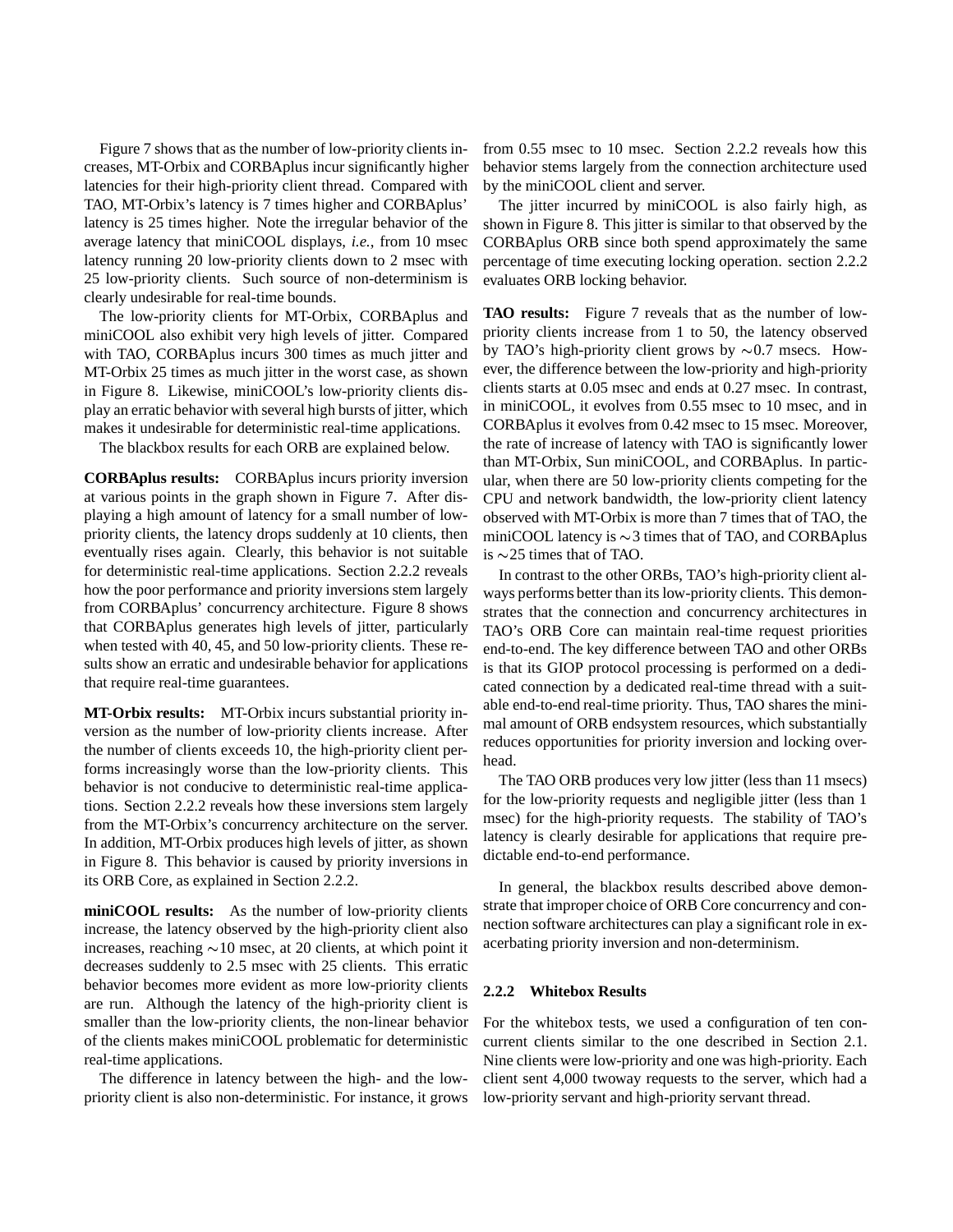Our previous experience using CORBA for real-time avionics mission computing [6] indicated that locks constitute a significant source of overhead, non-determinism and potential priority inversion for real-time ORBs. Using Quantify and truss, we measured the time the ORBs consumed performing tasks like synchronization, I/O, and protocol processing.

In addition, we computed a metric that records the number of calls made to user-level locks (*i.e.*, mutex lock and mutex unlock) and kernel-level locks (*i.e.*, lwp mutex lock, lwp mutex unlock, lwp sema post and lwp sema wait). This metric computes the average number of lock operations per-request. In general, kernel-level locks are considerably more expensive since they incur kernel/user mode switching overhead.

The whitebox results from our experiments are presented below.

**CORBAplus whitebox results:** Our whitebox analysis of CORBAplus reveals high levels of synchronization overhead from mutex and semaphore operations at the user-level for each twoway request, as shown in Figure 13. Synchronization overhead arises from locking operations that implement the connection and concurrency architecture used by COR-BAplus.

As shown in Figure 9, CORBAplus exhibits high synchronization overhead (52%) using kernel-level locks in the client and the server incurs high levels of processing overhead (45%) due to kernel-level lock operations.

For each CORBA request/response, CORBAplus's client ORB performs 199 lock operations, whereas the server performs 216 user-level lock operations, as shown in Figure 13. This locking overhead stems largely from excessive dynamic memory allocation, as described in Section 2.3. Each dynamic allocation causes two user-level lock operations, *i.e.*, one acquire and one release.

 **CORBAplus connection architecture:** The COR-BAplus ORB connection architecture multiplexes all requests to the same server through one active connection thread, which simplifies ORB implementations by using a uniform queueing mechanism.

 **CORBAplus concurrency architecture:** The COR-BAplus ORB concurrency architecture uses the thread pool architecture with a single I/O thread to accept and read requests from socket endpoints. This thread inserts the request on a queue that is serviced by a pool of worker threads.

The CORBAplus connection architecture and the server concurrency architecture help reduce the number of simultaneous open connections and simplify the ORB implementation. However, concurrent requests to the shared connection incur high overhead since each send operation incurs a context switch. In addition, on the client-side, threads of different priorities can share the same transport connection, which can cause priority inversion. For instance, a high-priority thread may be blocked until a low-priority thread finishes sending its request. Likewise, the priority of the thread that blocks on the semaphore to receive a reply from a twoway connection may not reflect the priority of the *request* that arrives from the server, thereby causing additional priority inversion.

**miniCOOL whitebox results:** Our whitebox analysis of miniCOOL reveals that synchronization overhead from mutex and semaphore operations consume a large percentage of the total miniCOOL ORB processing time. As with COR-BAplus, synchronization overhead in miniCOOL arises from locking operations that implement its connection and concurrency architecture. Locking overhead accounted for  $\sim$  50% on the client-side and more than 40% on the server-side, as shown in Figure 10).





ORB

Getmsg 4%

Mutexes 21%

ORB Processing 35%

Getmsg 7%

Mutexes 28%

Figure 10: Whitebox Results for miniCOOL

Figure 9: Whitebox Results for CORBAplus

The CORBAplus connection and concurrency architectures are outlined briefly below.

For each CORBA request/response, miniCOOL's client ORB performs 94 lock operations at the user-level, whereas the server performs 231 lock operations, as shown in Figure 13. As with CORBAplus, this locking overhead stems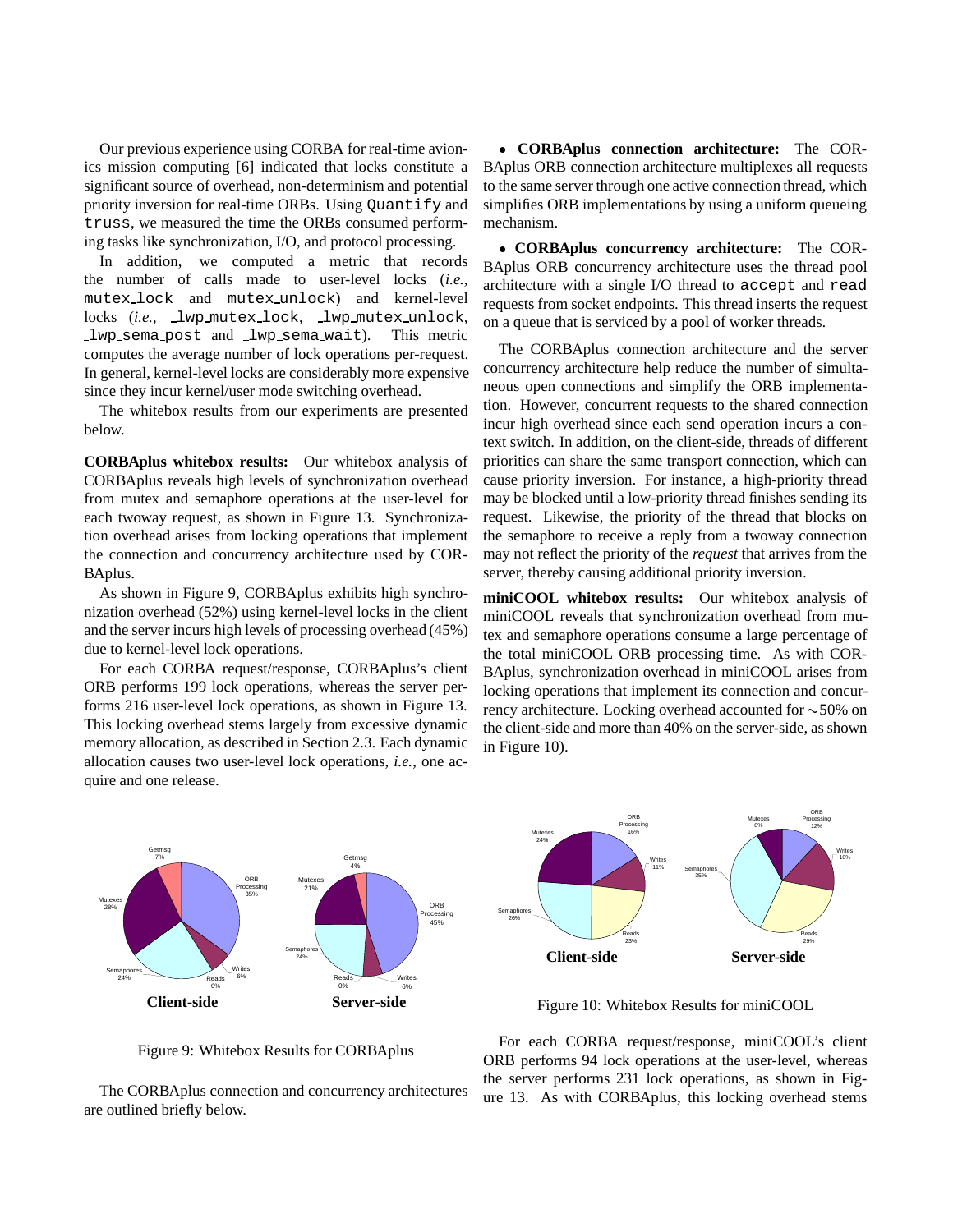largely from excessive dynamic memory allocation. Each dynamic allocation causes two user-level lock operations, *i.e.*, one acquire and one release.

The number of calls per-request to kernel-level locking mechanisms at the server (shown in Figure 14) are unusually high. This overhead stems from the fact that miniCOOL uses "system scoped" threads on Solaris, which require kernel intervention for all synchronization operations [7].

The miniCOOL connection and concurrency architectures are outlined briefly below.

 **miniCOOL connection architecture:** The miniCOOL ORB connection architecture uses a "leader/follower" model that allows the leader thread to block in select on the shared socket. All following threads block on semaphores waiting for one of two conditions: (1) the leader thread will read their reply message and signal their semaphore or (2) the leader thread will read its own reply and signal another thread to enter and block in select, thereby becoming the new leader.

 **miniCOOL concurrency architecture:** The Sun miniCOOL ORB concurrency architecture also uses a leader/follower model that waits for connections in a single thread. Whenever a request arrives and validation of the request is complete, the leader thread (1) signals a follower thread in the pool to wait for incoming requests and (2) services the request.

The miniCOOL connection architecture and the server concurrency architecture help reduce the number of simultaneous open connections and the amount of context switching when replies arrive in FIFO order. As with CORBAplus, however, this design yields high levels of priority inversion. For instance, threads of different priorities can share the same transport connection on the client-side. Therefore, a high-priority thread may block until a low-priority thread finishes sending its request. In addition, the priority of the thread that blocks on the semaphore to access a connection may not reflect the priority of the *response* that arrives from the server, which yields additional priority inversion.

**MT-Orbix whitebox results:** Figure 11 shows the whitebox results for the client-side and server-side of MT-Orbix.

 **MT-Orbix connection architecture:** Like miniCOOL, MT-Orbix uses the leader/follower multiplexed connection architecture. Although this model minimizes context switching overhead, it causes intensive priority inversions.

 **MT-Orbix concurrency architecture:** In the MT-Orbix implementation of our benchmarking testbed, multiple servant threads were created, each with the appropriate priority, *i.e.*, the high-priority servant had the highest priority thread. A thread filter was then installed to look at each request, determine the priority of the request (by examining the



Figure 11: Whitebox Results for MT-Orbix

target object), and pass the request to the thread with the correct priority. The thread filter mechanism is implemented by a high-priority real-time thread to minimize dispatch latency.

The thread pool instantiation of the MT-Orbix mechanism is flexible and easy to use. However, it suffers from high levels of priority inversion and synchronization overhead. MT-Orbix provides only *one* filter chain. Thus, all incoming requests must be processed sequentially by the filters before they are passed to the servant thread with an appropriate real-time priority. As a result, if a high-priority request arrives after a lowpriority request, it must wait until the low-priority request has been dispatched before the ORB processes it.

In addition, a filter can only be called after (1) GIOP processing has completed and (2) the Object Adapter has determined the target object for this request. This processing is serialized since the MT-Orbix ORB Core is unaware of the request priority. Thus, a higher priority request that arrived after a low-priority request must wait until the lower priority request has been processed by MT-Orbix.

MT-Orbix's concurrency architecture is chiefly responsible for its substantial priority inversion shown in Figure 7. This figure shows how the latency observed by the high-priority client increases rapidly, growing from  $\sim$  2 msecs to  $\sim$  14 msecs as the number of low-priority clients increase from 1 to 50.

The MT-Orbix filter mechanism also causes an increase in synchronization overhead. Because there is just one filter chain, concurrent requests must acquire and release locks to be processed by the filter. The MT-Orbix client-side performs 175 user-level lock operations per-request, while the serverside performs 599 user-level lock operations per-request, as shown in Figure 13. Moreover, MT-Orbix displays a high number of kernel-level locks per-request, as shown in Figure 14.

**TAO whitebox results:** As shown in Figure 12, TAO exhibits negligible synchronization overhead. TAO performs 41 user-level lock operations per-request on the client-side, and 100 user-level lock operations per-request on the server-side.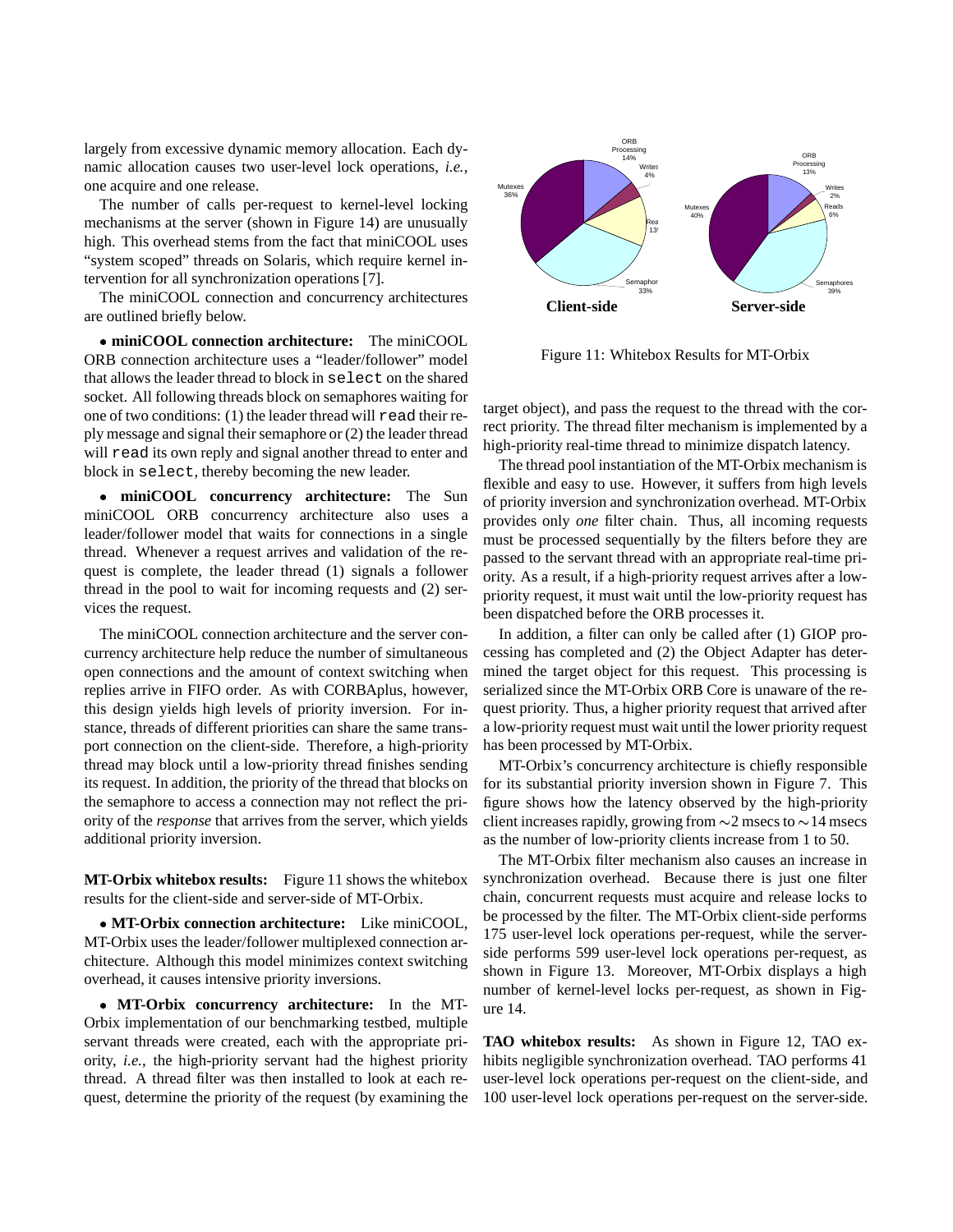

Figure 12: Whitebox Results for TAO

This low amount of synchronization results from the design of TAO's ORB Core, which allocates a separate connection for each priority, as shown in Figure 6. Therefore, TAO's ORB Core minimizes additional user-level locking operations perrequest and uses no kernel-level locks in its ORB Core.

 **TAO connection architecture:** TAO uses a nonmultiplexed connection architecture, which pre-establishes connections to servants, as described in [4]. One connection is pre-established for each priority level, thereby avoiding the non-deterministic delay involved in dynamic connection setup. In addition, different priority levels have their own connection. This design avoids request-level priority inversion, which would otherwise occur from FIFO queueing *across* client threads with different priorities.

 **TAO concurrency architecture:** TAO supports several concurrency architectures, as described in [4]. The *threadper-priority* architecture was used for the benchmarks in this paper. In this concurrency architecture, a separate thread is created for each priority level *i.e.*, each rate group. Thus, the low-priority client issues CORBA requests at a lower rate than the high-priority client (10 Hz vs. 20 Hz, respectively).

On the server-side, client requests sent to the high-priority servant are processed by a high-priority real-time thread. Likewise, client requests sent to the low-priority servant are handled by the low-priority real-time thread. Locking overhead is minimized since these two servant threads share minimal ORB resources, *i.e.*, they have separate Reactors, Acceptors, Object Adapters, etc. In addition, the two threads service separate client connections, thereby eliminating the priority inversion that would otherwise arises from connection multiplexing, as exhibited by the other ORBs we tested.

**Locking overhead:** Our whitebox tests measured user-level locking overhead (shown in Figure 13) and kernel-level locking overhead (shown in Figure 14) in the CORBAplus, MT-Orbix, miniCOOL, and TAO ORBs. User-level locks are typically used to protect shared resources within a process. A



Figure 13: User-level Locking Overhead in ORBs



Figure 14: Kernel-level Locking Overhead in ORBs

common example is dynamic memory allocation using global C++ operators new and delete. These operators allocate memory from a globally managed heap in each process.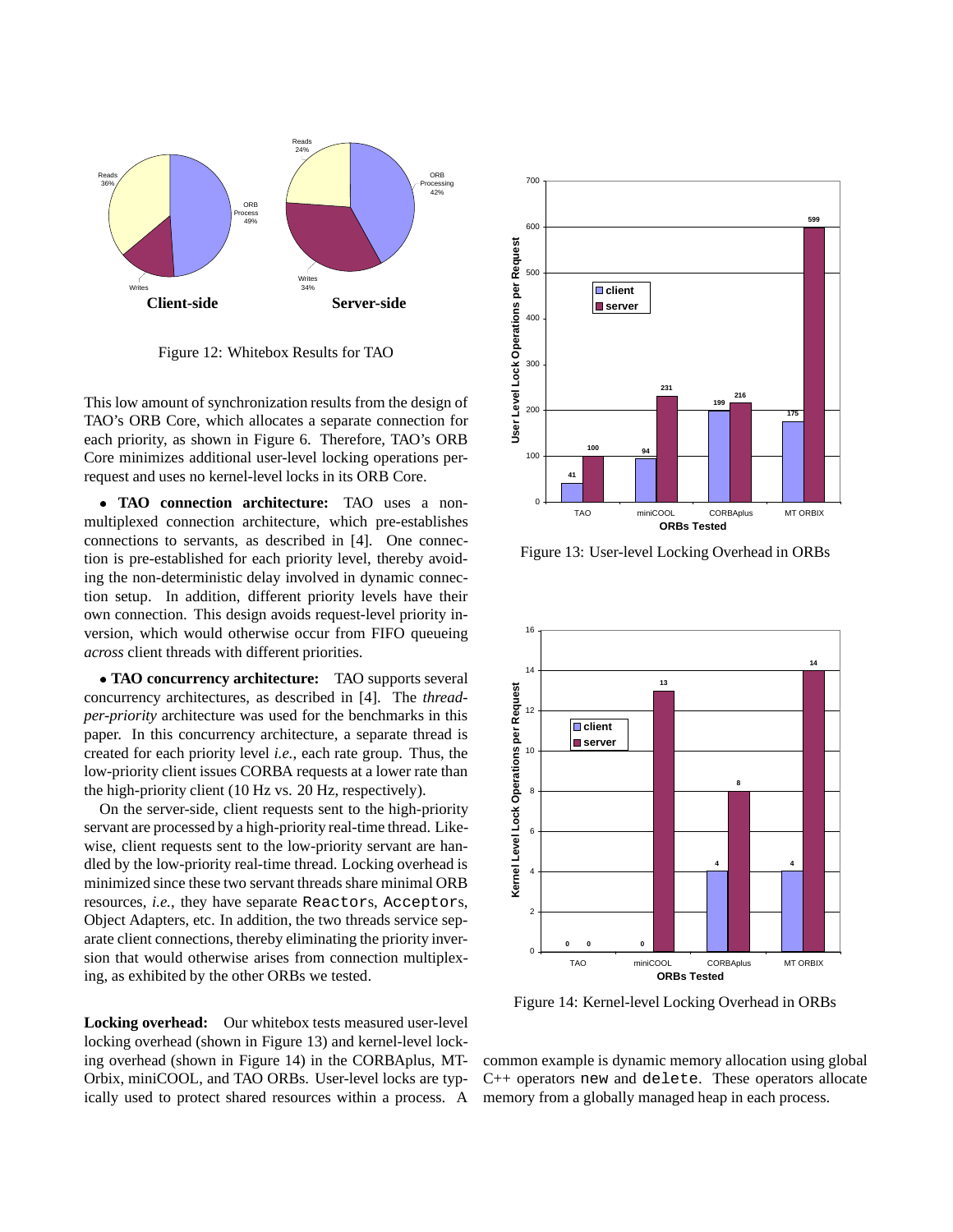Kernel-level locks are more expensive since they typically require mode switches between user-level and the kernel. The semaphore and mutex operations depicted in the whitebox results for the ORBs evaluated above arise from kernel-level lock operations.

TAO limits user-level locking by using buffers that are preallocated off the run-time stack. This buffer is subdivided to accommodate the various fields of the request. Kernel-level locking is limited due to the fact that TAO can be configured so that ORB resources are not shared between its threads.

#### **2.3 Evaluation and Recommendations**

The results of our benchmarks illustrate the non-deterministic performance incurred by applications running atop conventional ORBs. In addition, the results show that priority inversion and non-determinism are significant problems in conventional ORBs. As a result, these ORBs are not currently suitable for applications with deterministic real-time requirements. Based on our results, and our prior experience [8, 9, 10, 11] measuring the performance of CORBA ORB endsystems, we suggest the following recommendations to decrease non-determinism and limit priority inversion in real-time ORB endsystems.

**1. Real-time ORBs should avoid dynamic connection establishment:** ORBs that establish connections dynamically suffer from high jitter. Thus, performance seen by individual clients can vary significantly from the average. Neither CORBAplus, miniCOOL, nor MT-Orbix provide APIs for preestablishing connections; TAO provides these APIs as extensions to CORBA.

We recommend that APIs to control the pre-establishment of connections should be defined as an OMG standard for realtime CORBA [12, 13].

**2. Real-time ORBs should avoid multiplexing requests of different priorities over a shared connection:** Sharing connections requires synchronization. Thus, high-priority requests can be blocked until low-priority threads release the shared connection lock. Moreover, priority inversion is exacerbated if multiple thread with multiple levels of thread priorities share common locks. For instance, medium priority threads can preempt a low priority thread that is holding a lock required by a high priority thread, which can lead to unbounded priority inversion [3].

We recommend that real-time ORBs should allow application developers to determine whether requests with different priorities are multiplexed over shared connections. Currently, neither miniCOOL, CORBAplus, nor MT-Orbix support this level of control, though TAO provides this model by default.

**3. Real-time ORBs should minimize dynamic memory allocation:** Thread-safe implementations of dynamic memory allocators require user-level locking. For instance, the C++ new operator allocates memory from a global pool shared by all threads in a process. Likewise, the C++ delete operation, that releases allocated memory, also requires user-level locking to update the global shared pool. This lock sharing contributes to the overhead shown in Figure 13.

We recommend that real-time ORBs avoid excessive sharing of dynamic memory locks via the use of OS features such as thread-specific storage [14], which allocates memory from separate heaps that are unique to each thread.

**4. Real-time ORB concurrency architectures should be flexible, yet efficient and predictable:** Many ORBs, such as miniCOOL and CORBAPlus, create threads on behalf of server applications. This design prevents application developers from customizing ORB performance by selecting a custom concurrency architecture. Conversely, other ORB concurrency architectures are flexible, but inefficient and non-deterministic, as shown by Section 2.2.2's explanation of the MT-Orbix performance results. Thus, a balance is needed between flexibility and efficiency.

We recommend that real-time ORBs provide APIs that allow application developers to select concurrency architectures that are flexible, efficient, *and* predictable. For instance, TAO offers a range of concurrency architectures (such as threadper-priority, thread pool, and thread-per-connection) that can selectively use thread-specific storage to minimize unnecessary sharing of ORB resources.

**5. Real-time ORB endsystem architectures should be guided by empirical performance benchmarks:** Our prior research on pinpointing performance bottlenecks and optimizing middleware like Web servers [15, 16] and CORBA ORBs [9, 8, 11, 10] demonstrates the efficacy of a measurement-driven research methodology. We recommend that the OMG adopt standard real-time CORBA benchmarking techniques and metrics. These benchmarks will simplify the communication and comparison of performance results and real-time ORB behavior patterns. The real-time ORB benchmarking test suite described in this section is available at www.cs.wustl.edu/~schmidt/TAO.html.

## **3 Concluding Remarks**

Conventional CORBA ORBs exhibit substantial priority inversion and non-determinism. Consequently, they are not yet suitable for distributed, real-time applications with deterministic QoS requirements. Meeting these demands requires that ORB Core software architectures be designed to reduce priority inversion and increase end-to-end determinism.

The TAO ORB Core described in this paper reduces priority inversion and enhances determinism by using a priority-based